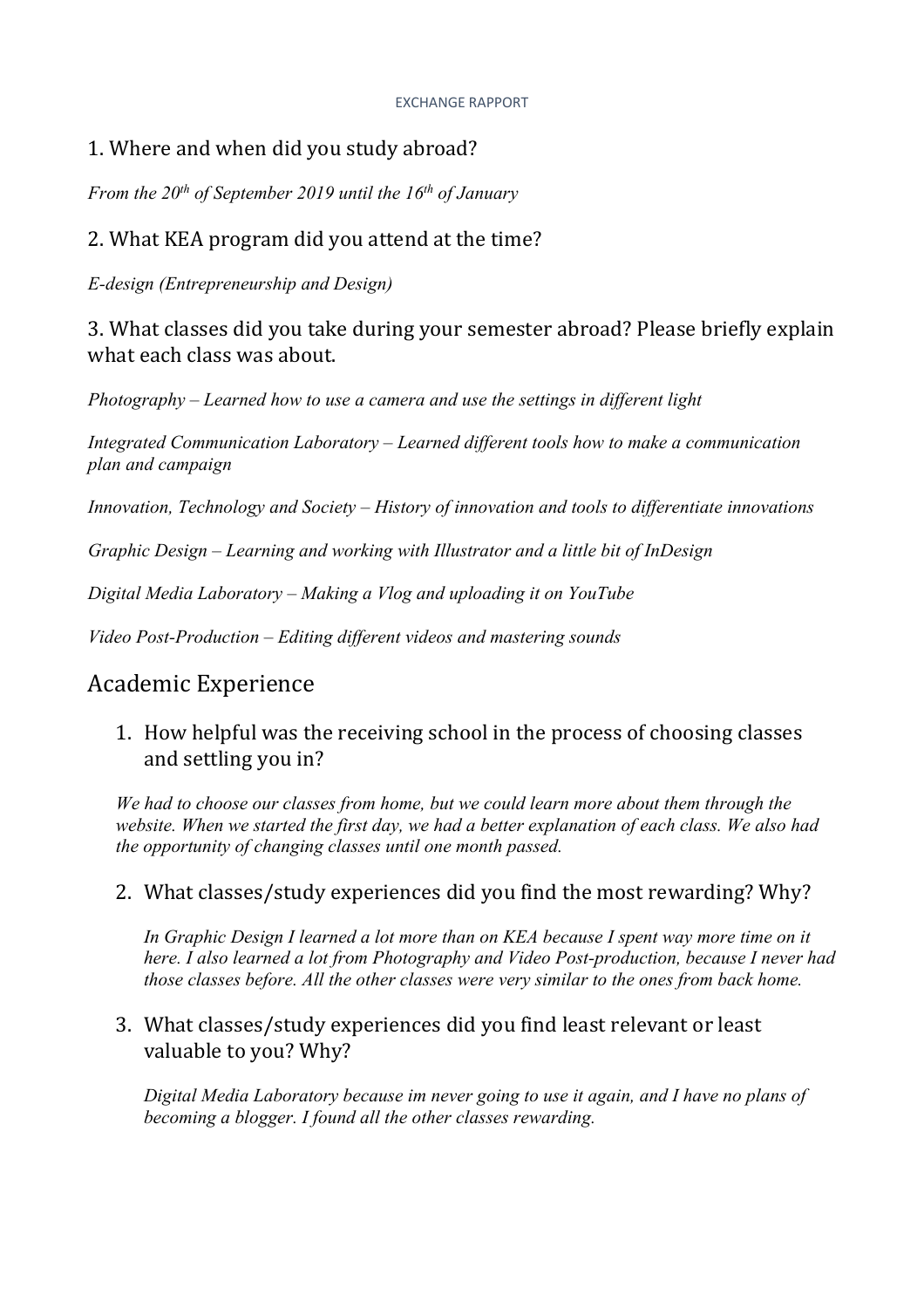#### EXCHANGE RAPPORT

4. What classes would you advice other KEA students going to the receiving school to choose or not to choose?

*I would recommend Graphic Design, because it was really rewarding for me, and it made me way more satisfied using it. Photography was also very nice for because I learned a lot about something that I'm really interested in.*

# DESIGN, DIGITAL and TECH students

## Cultural/Personal Experience

1. What challenges did you experience culturally while being abroad?

*In Portugal people are generally not good at English, the same was the case for some of the students from France, Turkey and Spain.*

How helpful was the receiving school in this process?

 *Those students had the opportunity of studying English.*

2. What was the best cultural/personal experience during your studies abroad?

*Erasmus was very helpful becoming friends with the different students because of the parties and trips they set up.*

3. What advice would you give other KEA students going to study abroad at the receiving school?

*Be open minded and don't be afraid to ask people to hang out and do funny stuff. It's way more fun studying abroad if you hang out with all the other students*  $\mathcal{O}$ 

## Practical Experience

1. How was the application process?

*It was long but easy with help from my exchange supervisor Hanne Vang.*

### a. What did KEA help you with?

Explaining how to write the best application, and also making sure I knew the deadlines.